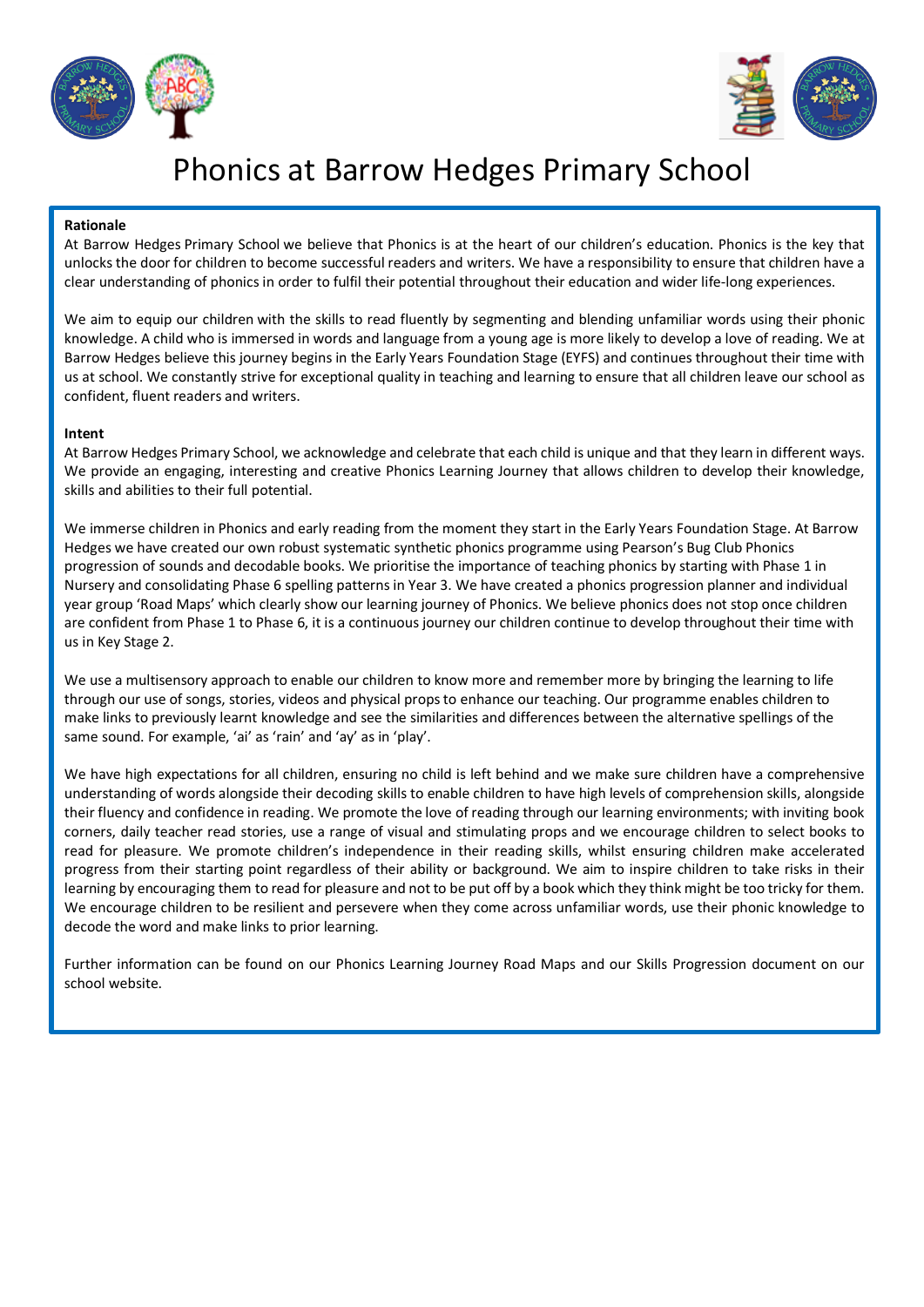#### **Implementation**

By creating our own robust systematic synthetic phonics programme using Pearson's Bug Club Phonics progression of sounds and decodable books, we ensure we cater for all learning styles within our teaching. Our phonics teaching helps support our children to know more and remember more. Teachers also support their phonics lessons through using a exciting and engaging resources to bring the learning to life. We also use Bug Club as an online reading resource and have purchased a wide range of Bug Club books to enable our reading programme to be phonically decodable and accessible to all children. We believe it is important that children take home a reading book which addresses the sounds they are learning in their phonics lessons. Children should be able to read their book for pleasure at home and will be able to decode words through using their segmenting and blending skills when coming across unknown words. At school during guided reading, teachers give children a harder book that is slightly out of reach to what the child could achieve on their own, in order to challenge and stretch their ability. We expose children to different types of texts and new vocabulary as we want to immerse children in language rich texts.

In Nursery, the seven areas of Phase 1 phonics is explicitly taught once a week in key worker time and is constantly promoted throughout the learning environment as part of our continuous provision. This includes: environmental sounds, instrumental sounds, body percussion, rhythm and rhyme, alliteration, voice sounds and oral segmenting and blending. From Reception to Year 3 children are streamed across their year group to support and challenge every child's phonics ability. Teachers skillfully question children in order to stretch and deepen children's' thinking. Regular assessments are carried out to ensure the pace of learning is correct.

Structured lessons are taught daily from Reception and Year 1, four times a week for Year 2 and twice a week for Year 3. Lessons always follow the same teaching sequence of revisit/review, teach, practise and apply for each new sound. All staff consistently use phoneme buttons and phoneme lines to teach children which sounds are single sounds, digraphs, trigraphs and splitdigraphs.

Interventions and tutoring is put in place for children who may need extra support to ensure their phonic knowledge is at the expected standard in their year group. All staff know who the lowest 20% of readers are in their class. Teachers listen to children read during a reading assembly once a week. We feel this develops children's self-confidence and self-esteem and provides a good opportunity for children to showcase their phonic skills and work on any areas for development whilst receiving instant verbal feedback. We also have a specialist teacher of Phonics who uses 'Soundswrite' to support children with identified learning needs. Children receive different reading books to take home to ensure these books are correctly pitched for their learning. These particular children have been identified by the class teacher from their on-going assessments. It is important to recognise that the teaching of phonics may not work for all children, therefore, this is why we use 'Soundswrite' as an alternative phonics approach. With specialist phonics teaching, our identified children make good progress and build upon their existing knowledge and deepen their understanding.

Staff CPD is ran by the Phonics Leaders and English Leader. Staff attend up to date training courses and share all relevant information throughout the school.

Parents are invited to attend a 'Reading Evening' in Reception and another information evening in Year 1 about the 'Phonics Screening Check'. These evening's focus specifically on the teaching and learning of phonics, with clear strategies to support segmenting and blending skills. Parents are also informed about the importance of using pure sounds and the implications this can have on their child's writing if not taught correctly. Parents are exposed to our teaching practices in early reading and given the opportunity to play the games and activities that we use at school to teach the children.